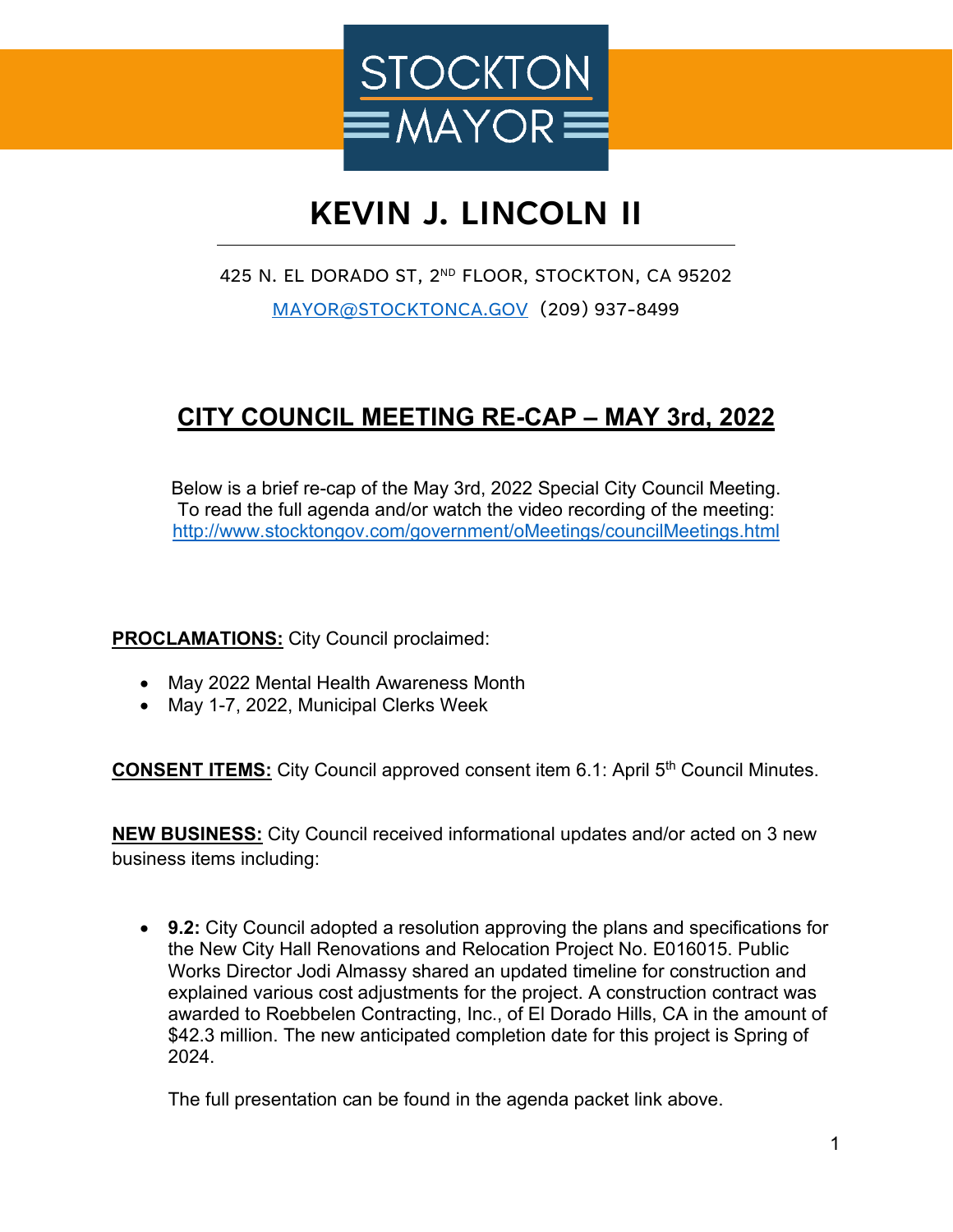- **9.3** City Council appropriated \$10.2 million in General Fund dollars to City Council Priority Projects. The City of Stockton experienced unanticipated expenditures savings and revenues in 2020/2021 fiscal year. City Council directed staff to allocate \$10.2 million of this surplus toward Council priority projects to be discussed at the December 8<sup>th</sup> and February 1<sup>st</sup> Budget and Finance Council Committee meetings. The Budget and Finance Council Committee, comprised of Chair Canepa, Council Member Wright, and Council Member Jobrack recommended the following projects to be considered by City Council at the May 3rd General Council meeting:
	- 1. Sidewalk Replacement (Option C) \$2,500,000
	- 2. Fong Park Phase 2 \$1,566,000
	- 3. Pixie Woods Train Ride \$830,000
	- 4. Pixie Woods Carousel Ride \$760,000
	- 5. Pixie Woods Lagoon Dredging \$945,000
	- 6. Pixie Woods New Amusement Ride \$500,000
	- 7. Oak Park Pool (Option A) \$2,728,500

Subtotal \$9,829,500 Contingency \$370,500 Total: \$10,200,000

During Public Comment, City Council heard from several members of the community expressing concerns regarding the overwhelming need for sidewalk repairs and back-logged tree maintenance. Several members of the Pixie Woods Board expressed a need for maintenance and repairs of their grounds and shared they did not see a need for a new amusement ride. Other community members voiced concerns regarding the lack of investment into South Stockton, particularly noting the poor condition of sidewalks in various neighborhoods.

Council held discussion surrounding the greatest needs of the community and how this money might best be spent. Vice Mayor Fugazi motioned, with Council member Lenz as a second, for the \$10.2 million to be allocated toward Sidewalk Replacement (Option B) \$4 million; Tree Maintenance (Option B) \$5 million; and Pixie Woods \$1.2 million. Mayor Lincoln made a friendly amendment to include \$100,000 for the repairs and rehabilitation of the Oak Park Baseball Fields, with the final recommended allocation as such:

- 1. Sidewalk Repairs (Option B) **\$4,000,000**
- 2. Tree Maintenance (Option B) **\$5,000,000**
- 3. Pixie Woods **\$1,100,00**
- 4. Oak Park Baseball Fields Repair/Rehab **\$100,000**

**Total: \$10,200,000**